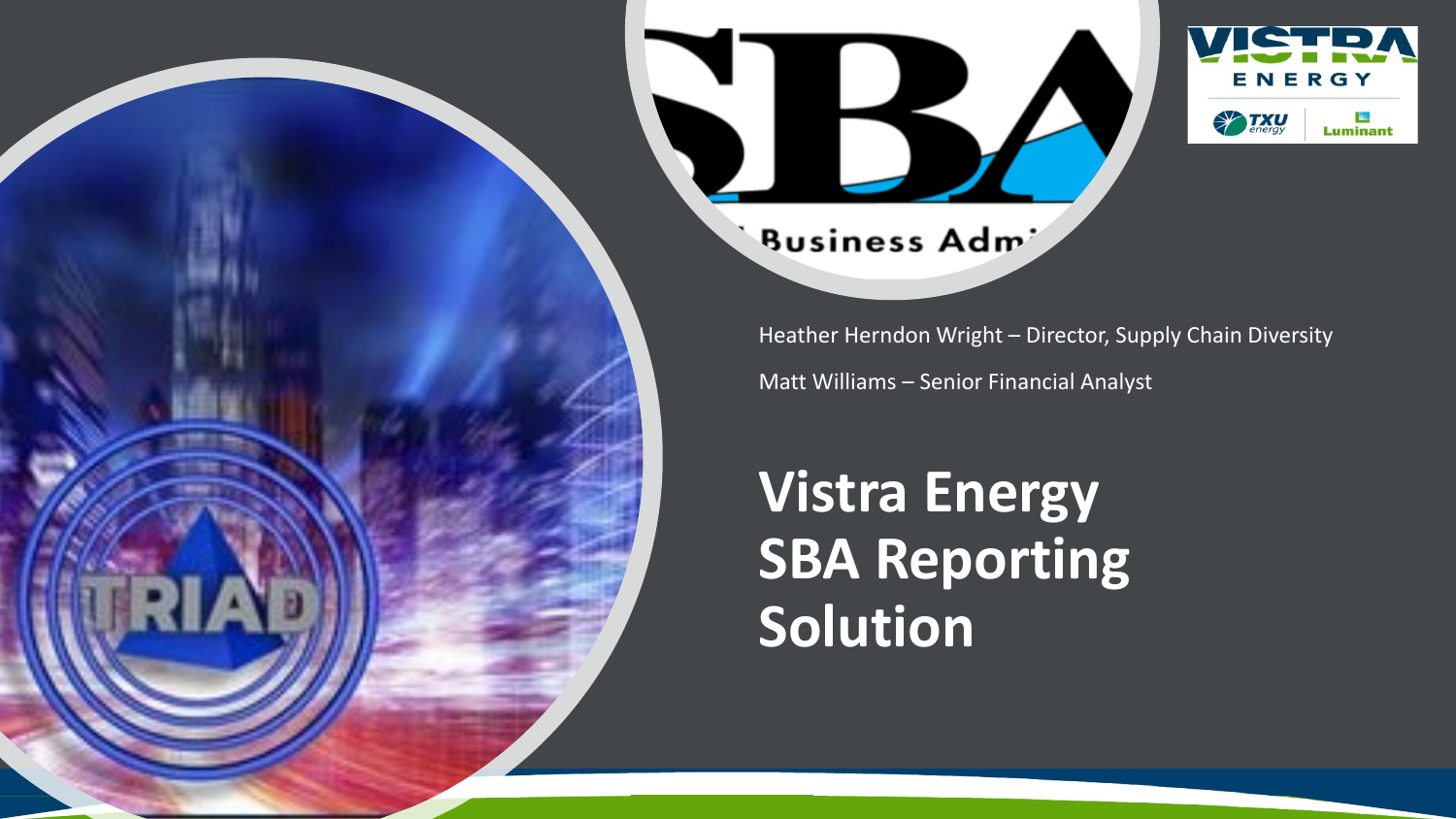### **Vistra Energy Overview**



**Vistra Existing Generation and Retail Presence**



Vistra Energy (NYSE: VST) is a premier, integrated power company based in Irving, Texas, combining an innovative, customer-centric approach to retail with a focus on safe, reliable, and efficient power generation.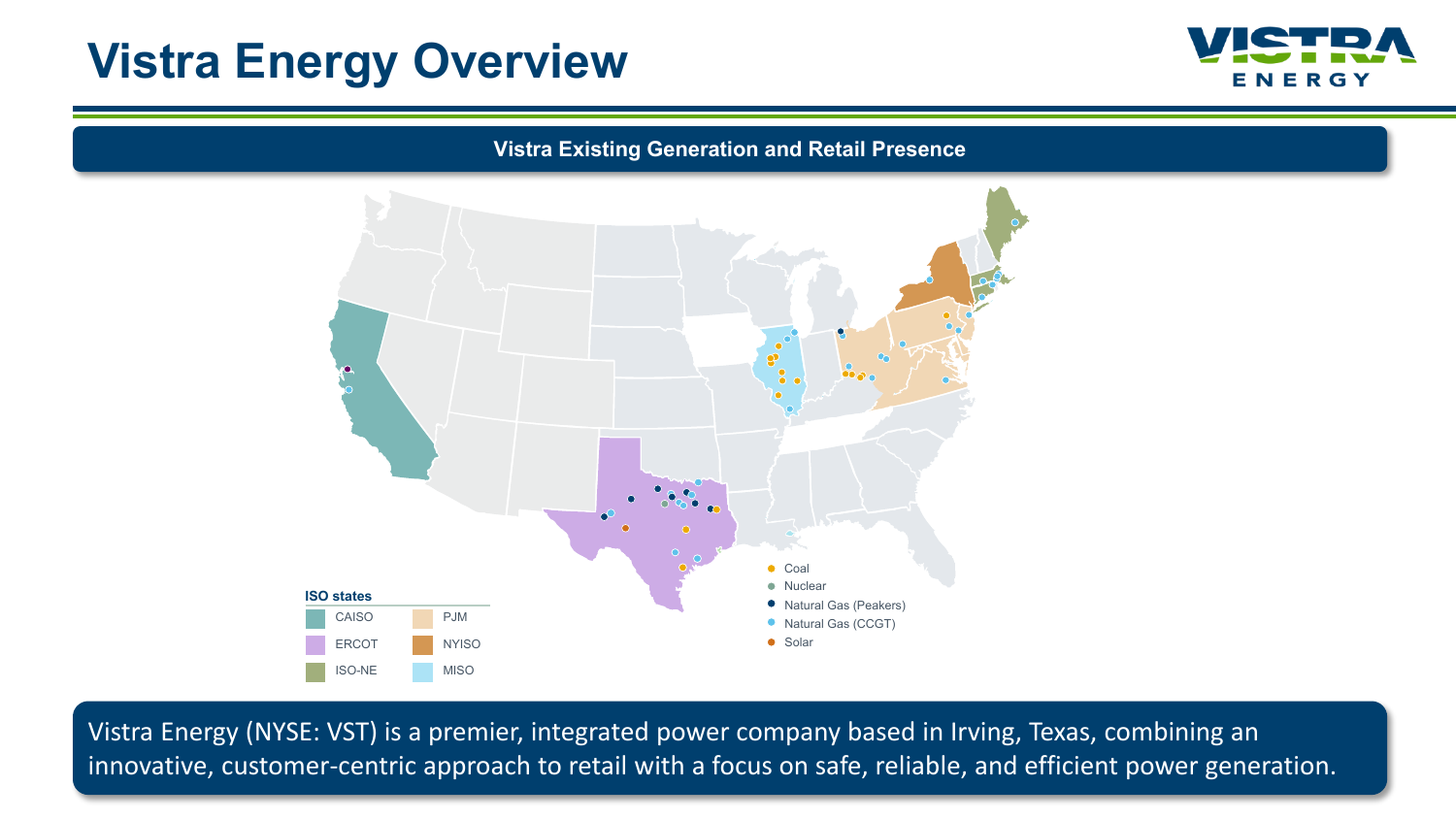## **Current System and Short Comings**



This presentation is going to delve into solutions for two Corrective Action Plan items for Vistra Energy as a result of the 2016 audit.



- Vistra Energy uses the UNSPSC (United Nations Standard Products and Services Code) accounting system, while we need to use NAICS to be in compliance with SBA reporting.
	- Proposed Solution: [UNSPSC to NAICS Code Conversion](#page-3-0)



Inability of suppliers to fully and accurately identify all NAICS codes associated with their product/service to determine small business size status resulting in inaccurate SBA reporting for Vistra Energy

– Proposed Solution: [Self Certification With SBA Size Standard Table](#page-4-0)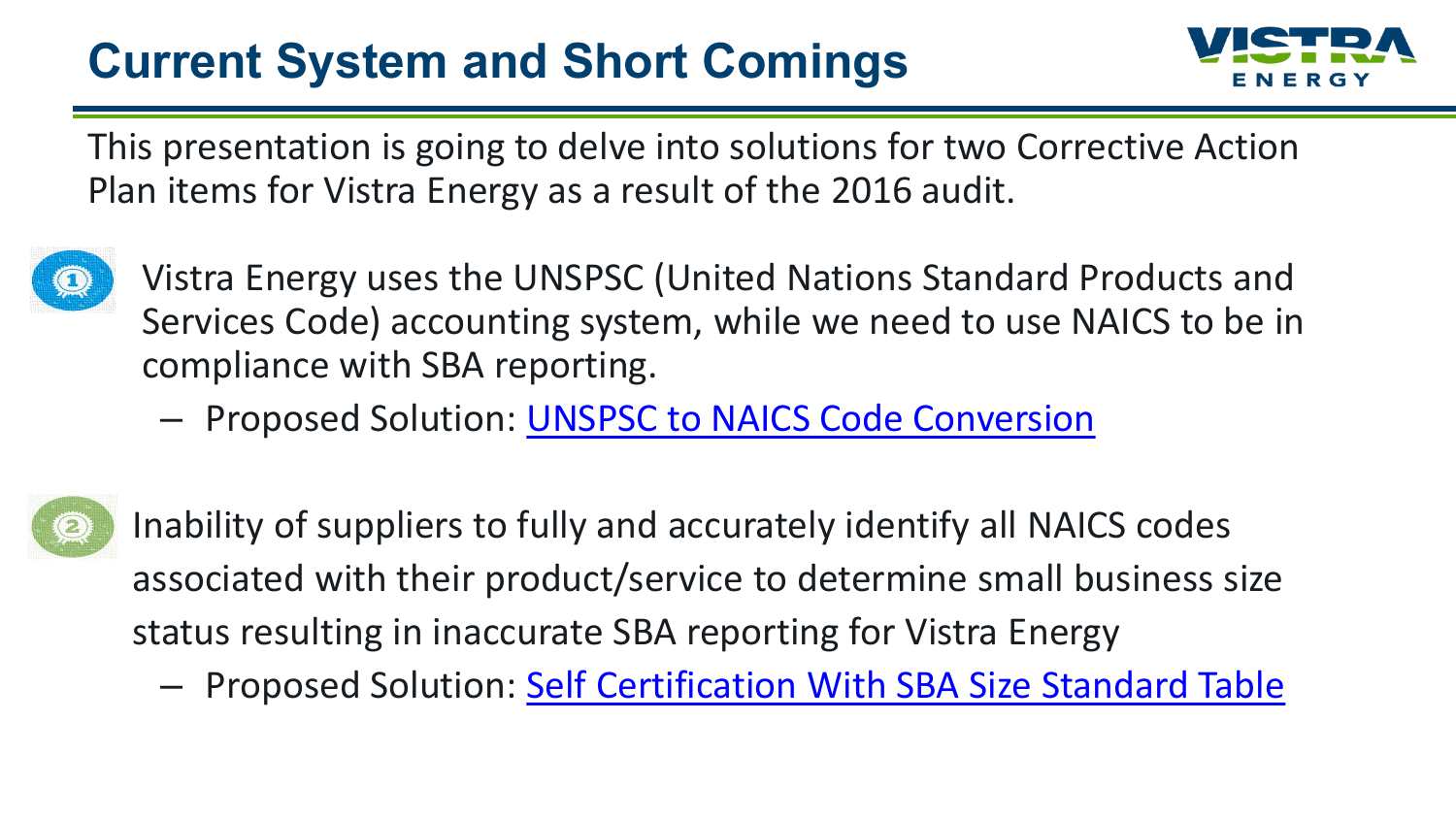#### <span id="page-3-0"></span>**UNSPSC to NAICS Code Conversion**



- Mapped UNSPSC codes to NAICS codes allowing us to convert our UNSPSC coding system into the NAICS coding system.
- Mapping allows companies to use UNSPSC systems and map to NAICS systems without making significant technology investments

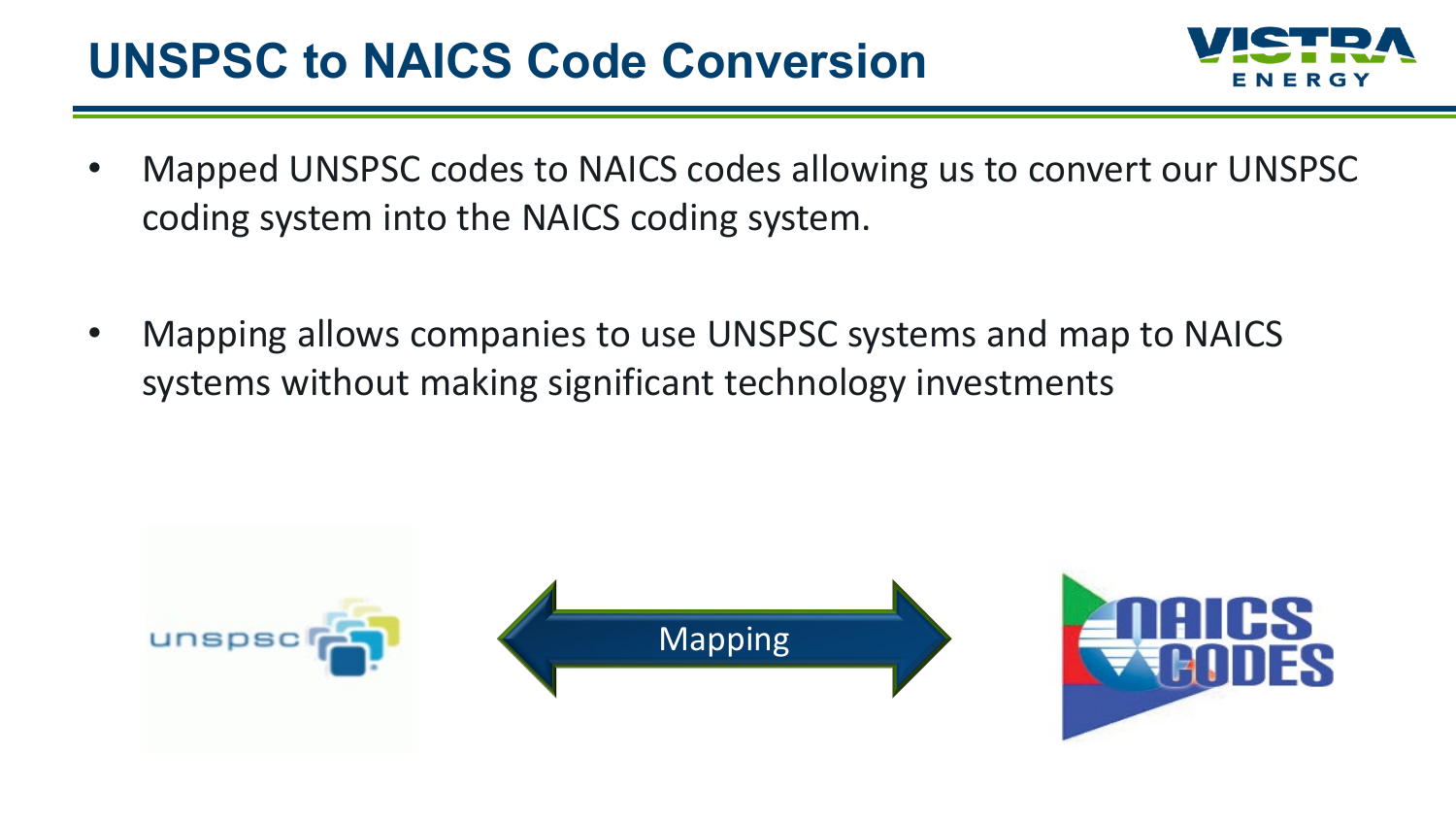## <span id="page-4-0"></span>**Self Certification With SBA Size Standard Table**

• **Issue:** Confusion on supplier's part as to how to navigate the SBA website and SBA Size Standard Table based on NAICS Code to determine if they are Small or Large.

• **Solution:** Changed Self Certification online form to ask a supplier for their Employee Count (12 months average) and Revenue (three year average). We then match their size elements against the SBA Size Standard Table to see which NAICS codes are valid for SBA spend reporting. This takes the burden off the supplier having to search through NAICS codes and also increases the accuracy of auditable reporting.